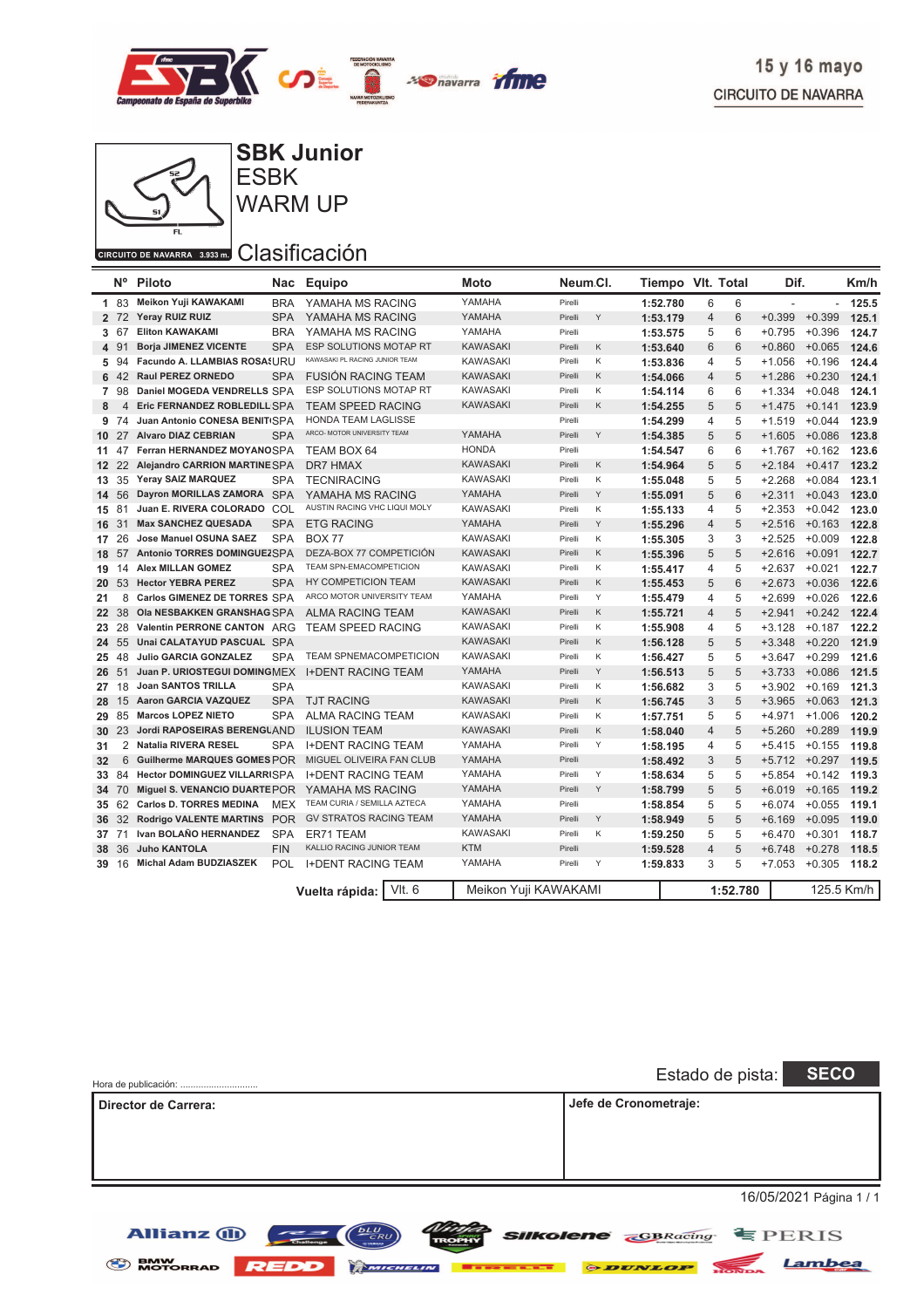



ESBK **SBK Junior**

WARM UP

# Clasificación por Clase

|                | Nº Piloto                       | Nac        | Equipo                         | <b>Moto</b>     | Tiempo VIt. Total |                |   | Dif.             |                       | Km/h  |
|----------------|---------------------------------|------------|--------------------------------|-----------------|-------------------|----------------|---|------------------|-----------------------|-------|
| $\mathsf{K}$   |                                 |            |                                |                 |                   |                |   |                  |                       |       |
| 1              | 91 Borja JIMENEZ VICENTE        | <b>SPA</b> | <b>ESP SOLUTIONS MOTAP RT</b>  | <b>KAWASAKI</b> | 1:53.640          | 6              | 6 |                  |                       | 124.6 |
| $\overline{2}$ | 94 Facundo A. LLAMBIAS ROSAS    | <b>URU</b> | KAWASAKI PL RACING JUNIOR TEAM | <b>KAWASAKI</b> | 1:53.836          | $\overline{4}$ | 5 | $+0.196$         | $+0.196$              | 124.4 |
| 3              | 42 Raul PEREZ ORNEDO            | <b>SPA</b> | FUSIÓN RACING TEAM             | <b>KAWASAKI</b> | 1:54.066          | 4              | 5 |                  | $+0.426 +0.230$       | 124.1 |
| 4              | 98 Daniel MOGEDA VENDRELLS      | <b>SPA</b> | ESP SOLUTIONS MOTAP RT         | <b>KAWASAKI</b> | 1:54.114          | 6              | 6 |                  | $+0.474 +0.048$       | 124.1 |
| 5              | 4 Eric FERNANDEZ ROBLEDILLO     | <b>SPA</b> | <b>TEAM SPEED RACING</b>       | <b>KAWASAKI</b> | 1:54.255          | 5              | 5 | $+0.615 +0.141$  |                       | 123.9 |
| 6              | 22 Alejandro CARRION MARTINEZ   | <b>SPA</b> | <b>DR7 HMAX</b>                | <b>KAWASAKI</b> | 1:54.964          | 5              | 5 |                  | $+1.324 +0.709$       | 123.2 |
| 7              | 35 Yeray SAIZ MARQUEZ           | <b>SPA</b> | <b>TECNIRACING</b>             | <b>KAWASAKI</b> | 1:55.048          | 5              | 5 |                  | $+1.408 + 0.084$      | 123.1 |
| 8              | 81 Juan E. RIVERA COLORADO      | COL        | AUSTIN RACING VHC LIQUI MOLY   | <b>KAWASAKI</b> | 1:55.133          | $\overline{4}$ | 5 |                  | $+1.493 + 0.085$      | 123.0 |
| 9              | 26 Jose Manuel OSUNA SAEZ       | <b>SPA</b> | <b>BOX 77</b>                  | <b>KAWASAKI</b> | 1:55.305          | 3              | 3 |                  | $+1.665 +0.172$       | 122.8 |
| 10             | 57 Antonio TORRES DOMINGUEZ     | <b>SPA</b> | DEZA-BOX 77 COMPETICIÓN        | <b>KAWASAKI</b> | 1:55.396          | 5              | 5 |                  | $+1.756 + 0.091$      | 122.7 |
| 11             | <b>14 Alex MILLAN GOMEZ</b>     | <b>SPA</b> | <b>TEAM SPN-EMACOMPETICION</b> | <b>KAWASAKI</b> | 1:55.417          | 4              | 5 | $+1.777 + 0.021$ |                       | 122.7 |
| 12             | 53 Hector YEBRA PEREZ           | <b>SPA</b> | HY COMPETICION TEAM            | <b>KAWASAKI</b> | 1:55.453          | 5              | 6 |                  | $+1.813 + 0.036$      | 122.6 |
| 13             | 38 Ola NESBAKKEN GRANSHAGEN     | <b>SPA</b> | <b>ALMA RACING TEAM</b>        | <b>KAWASAKI</b> | 1:55.721          | 4              | 5 | $+2.081$         | $+0.268$              | 122.4 |
| 14             | 28 Valentin PERRONE CANTON      | <b>ARG</b> | <b>TEAM SPEED RACING</b>       | <b>KAWASAKI</b> | 1:55.908          | $\overline{4}$ | 5 |                  | $+2.268 + 0.187$      | 122.2 |
| 15             | 55 Unai CALATAYUD PASCUAL       | <b>SPA</b> |                                | <b>KAWASAKI</b> | 1:56.128          | 5              | 5 | $+2.488$         | $+0.220$              | 121.9 |
| 16             | <b>48 Julio GARCIA GONZALEZ</b> | <b>SPA</b> | <b>TEAM SPNEMACOMPETICION</b>  | <b>KAWASAKI</b> | 1:56.427          | 5              | 5 |                  | $+2.787 +0.299$       | 121.6 |
| 17             | 18 Joan SANTOS TRILLA           | <b>SPA</b> |                                | <b>KAWASAKI</b> | 1:56.682          | 3              | 5 |                  | $+3.042 +0.255$       | 121.3 |
| 18             | 15 Aaron GARCIA VAZQUEZ         | <b>SPA</b> | <b>TJT RACING</b>              | <b>KAWASAKI</b> | 1:56.745          | 3              | 5 |                  | $+3.105 + 0.063$      | 121.3 |
| 19             | 85 Marcos LOPEZ NIETO           | <b>SPA</b> | <b>ALMA RACING TEAM</b>        | <b>KAWASAKI</b> | 1:57.751          | 5              | 5 | $+4.111$         | $+1.006$              | 120.2 |
| 20             | 23 Jordi RAPOSEIRAS BERENGUERAS | <b>AND</b> | <b>ILUSION TEAM</b>            | <b>KAWASAKI</b> | 1:58.040          | $\overline{4}$ | 5 |                  | $+4.400 +0.289$       | 119.9 |
| 21             | 71 Ivan BOLAÑO HERNANDEZ        | <b>SPA</b> | ER71 TEAM                      | <b>KAWASAKI</b> | 1:59.250          | 5              | 5 |                  | +5.610 +1.210 118.7   |       |
| Y              |                                 |            |                                |                 |                   |                |   |                  |                       |       |
| $\mathbf{1}$   | 72 Yeray RUIZ RUIZ              | <b>SPA</b> | YAMAHA MS RACING               | YAMAHA          | 1:53.179          | $\overline{4}$ | 6 |                  |                       | 125.1 |
| 2              | 27 Alvaro DIAZ CEBRIAN          | <b>SPA</b> | ARCO- MOTOR UNIVERSITY TEAM    | YAMAHA          | 1:54.385          | 5              | 5 |                  | $+1.206 + 1.206$      | 123.8 |
| 3              | 56 Dayron MORILLAS ZAMORA       | <b>SPA</b> | YAMAHA MS RACING               | YAMAHA          | 1:55.091          | 5              | 6 |                  | $+1.912 + 0.706$      | 123.0 |
| 4              | 31 Max SANCHEZ QUESADA          | <b>SPA</b> | <b>ETG RACING</b>              | YAMAHA          | 1:55.296          | 4              | 5 |                  | $+2.117 + 0.205$      | 122.8 |
| 5              | 8 Carlos GIMENEZ DE TORRES      | <b>SPA</b> | ARCO MOTOR UNIVERSITY TEAM     | YAMAHA          | 1:55.479          | $\overline{4}$ | 5 |                  | $+2.300 + 0.183$      | 122.6 |
| 6              | 51 Juan P. URIOSTEGUI DOMINGUEZ | <b>MEX</b> | <b>I+DENT RACING TEAM</b>      | YAMAHA          | 1:56.513          | 5              | 5 |                  | $+3.334 + 1.034$      | 121.5 |
| $\overline{7}$ | 2 Natalia RIVERA RESEL          | <b>SPA</b> | <b>I+DENT RACING TEAM</b>      | YAMAHA          | 1:58.195          | $\overline{4}$ | 5 |                  | +5.016 +1.682 119.8   |       |
| 8              | 84 Hector DOMINGUEZ VILLARRUBIA | <b>SPA</b> | <b>I+DENT RACING TEAM</b>      | YAMAHA          | 1:58.634          | 5              | 5 |                  | $+5.455 + 0.439$      | 119.3 |
| 9              | 70 Miguel S. VENANCIO DUARTE    | <b>POR</b> | YAMAHA MS RACING               | YAMAHA          | 1:58.799          | 5              | 5 |                  | $+5.620 +0.165$ 119.2 |       |
| 10             | 32 Rodrigo VALENTE MARTINS      | <b>POR</b> | <b>GV STRATOS RACING TEAM</b>  | YAMAHA          | 1:58.949          | 5              | 5 |                  | $+5.770 +0.150$       | 119.0 |
| 11             | 16 Michal Adam BUDZIASZEK       | <b>POL</b> | <b>I+DENT RACING TEAM</b>      | YAMAHA          | 1:59.833          | 3              | 5 |                  | +6.654 +0.884 118.2   |       |
|                |                                 |            |                                |                 |                   |                |   |                  |                       |       |

| Hora de publicación:        | Estado de pista: SECO |  |
|-----------------------------|-----------------------|--|
| <b>Director de Carrera:</b> | Jefe de Cronometraje: |  |
|                             |                       |  |
|                             |                       |  |
|                             | 16/05/2021 Página 1/1 |  |

16/05/2021 Página 1 / 1

Lambea



Allianz 1



 $L_U$  $(RU)$ 

 $\overline{\phantom{a}}$   $\overline{\phantom{a}}$   $\overline{\phantom{a}}$   $\overline{\phantom{a}}$   $\overline{\phantom{a}}$   $\overline{\phantom{a}}$   $\overline{\phantom{a}}$   $\overline{\phantom{a}}$   $\overline{\phantom{a}}$   $\overline{\phantom{a}}$   $\overline{\phantom{a}}$   $\overline{\phantom{a}}$   $\overline{\phantom{a}}$   $\overline{\phantom{a}}$   $\overline{\phantom{a}}$   $\overline{\phantom{a}}$   $\overline{\phantom{a}}$   $\overline{\phantom{a}}$   $\overline{\$ 

*Ninte* **SIIKolene GBRacing E** PERIS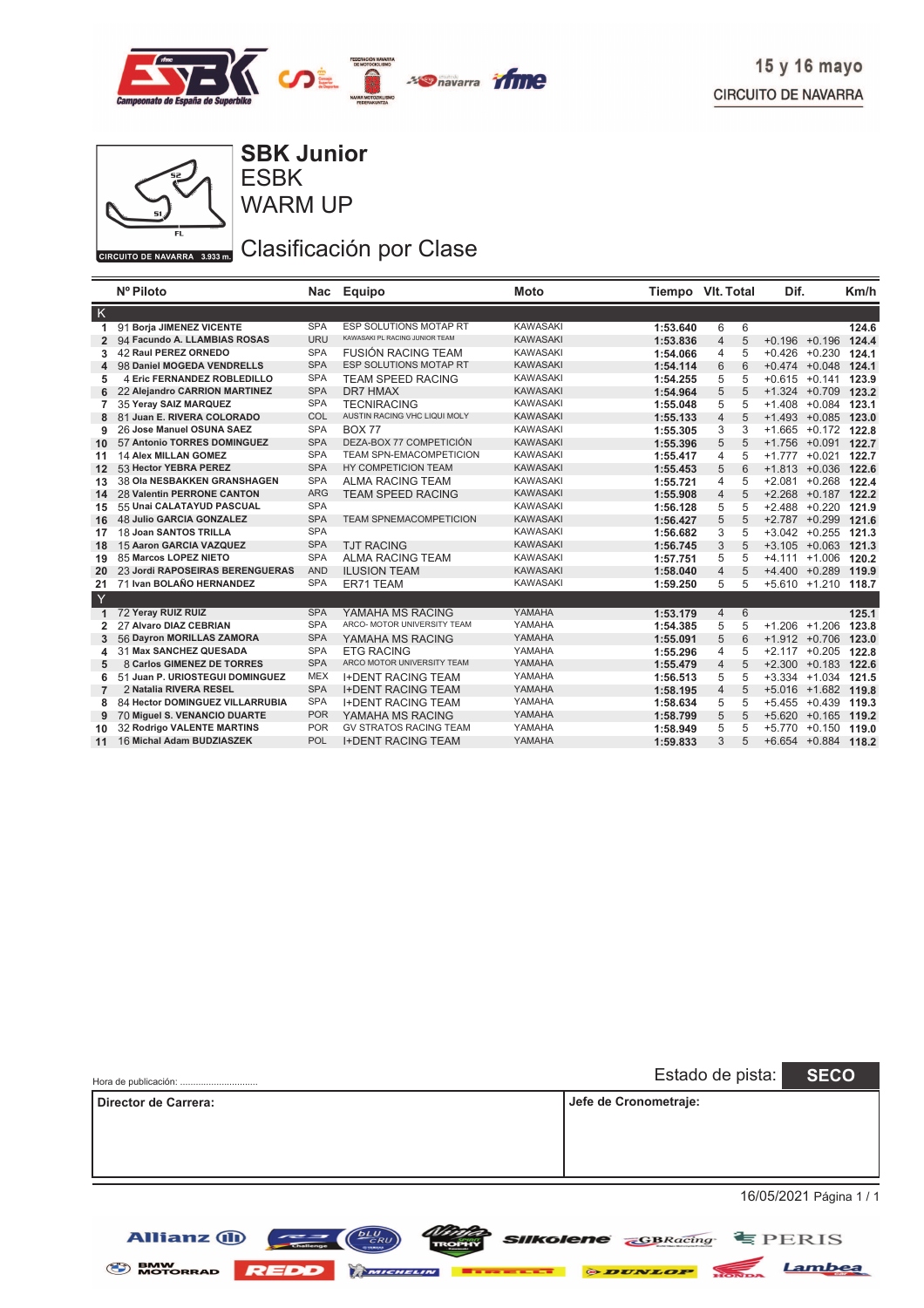



### ESBK **SBK Junior**

WARM UP

# GIRCUITO DE NAVARRA 3.933 DI Mejores tiempos de sector

|                | Sector 1                                      |               | <b>Sector 2</b>                               |               | <b>Sector 3</b>                         |        |                |                             | Vuelta   | Mejor            |
|----------------|-----------------------------------------------|---------------|-----------------------------------------------|---------------|-----------------------------------------|--------|----------------|-----------------------------|----------|------------------|
| Pos            | Nº Piloto                                     | <b>Tiempo</b> | Nº Piloto                                     | <b>Tiempo</b> | Nº Piloto                               |        |                | Tiempo Pos Nº Piloto        | Ideal    | <b>Vuelta</b>    |
| 1              | 67 E.KAWAKAMI                                 | 30.800        | 83 M.KAWAKAMI                                 | 40.556        | 83 M.KAWAKAMI                           | 41.128 |                | 1 83 M.KAWAKAMI             | 1:52.780 | 1:52.780<br>(1)  |
| $\overline{2}$ | 98 D.MOGEDA<br>VENDRELLS                      | 30.911        | 72 Y.RUIZ RUIZ                                | 40.600        | 91 BJIMENEZ VICENTE                     | 41.337 | $\overline{2}$ | 67 E.KAWAKAMI               | 1:52.933 | 1:53.575<br>(3)  |
| 3              | 74 J.CONESA BENITO                            | 30.956        | 67 E.KAWAKAMI                                 | 40.734        | 67 E.KAWAKAMI                           | 41.399 | 3              | 72 Y.RUIZ RUIZ              | 1:52.986 | 1:53.179<br>(2)  |
| 4              | 72 Y.RUIZ RUIZ                                | 30.963        | E.FERNANDEZ<br>4<br><b>ROBLEDILLO</b>         | 40.853        | 72 Y.RUIZ RUIZ                          | 41.423 | 4              | 4 E.FERNANDEZ ROBLEDILLO    | 1:53.549 | (8)<br>1:54.255  |
| 5              | 94 F.LLAMBIAS ROSAS                           | 31.048        | 74 J.CONESA BENITO                            | 40.919        | E.FERNANDEZ<br>4<br><b>ROBLEDILLO</b>   | 41.492 |                | 5 74 J.CONESA BENITO        | 1:53.639 | 1:54.299<br>(9)  |
| $6\phantom{1}$ | 83 M.KAWAKAMI                                 | 31.096        | 42 R.PEREZ ORNEDO                             | 40.972        | 47 F.HERNANDEZ<br>MOYANO                | 41.567 | 6              | 91 B.JIMENEZ VICENTE        | 1:53.640 | 1:53.640<br>(4)  |
| 7              | 22 A.CARRION<br>MARTINEZ                      | 31.114        | 27 A.DIAZ CEBRIAN                             | 41.019        | 42 R.PEREZ ORNEDO                       | 41.727 | $\overline{7}$ | 94 F.LLAMBIAS ROSAS         | 1:53.836 | 1:53.836<br>(5)  |
| 8              | 57 A.TORRES<br><b>DOMINGUEZ</b>               | 31.161        | 94 F.LLAMBIAS ROSAS                           | 41.038        | 56 D.MORILLAS<br><b>ZAMORA</b>          | 41.747 | 8              | 98 D.MOGEDA VENDRELLS       | 1:53.907 | 1:54.114<br>(7)  |
| 9              | 4 E.FERNANDEZ<br>ROBLEDILLO                   | 31.204        | 91 B.JIMENEZ VICENTE                          | 41.065        | <b>D.MOGEDA</b><br>98<br>VENDRELLS      | 41.748 | 9              | 42 R.PEREZ ORNEDO           | 1:53.911 | 1:54.066<br>(6)  |
| 10             | R.PEREZ ORNEDO<br>42                          | 31.212        | 98 D.MOGEDA<br><b>VENDRELLS</b>               | 41.248        | 94 F.LLAMBIAS ROSAS                     | 41.750 | 10             | 27 A.DIAZ CEBRIAN           | 1:54.270 | 1:54.385<br>(10) |
| 11             | <b>B.JIMENEZ VICENTE</b><br>91                | 31.238        | 56 D.MORILLAS<br>ZAMORA                       | 41.286        | 74 J.CONESA BENITO                      | 41.764 | 11             | 47 F.HERNANDEZ MOYANO       | 1:54.536 | 1:54.547(11)     |
| 12             | 47 F.HERNANDEZ<br><b>MOYANO</b>               | 31.337        | J.RIVERA<br>81<br>COLORADO                    | 41.344        | 27 A.DIAZ CEBRIAN                       | 41.777 | 12             | 56 D.MORILLAS ZAMORA        | 1:54.655 | 1:55.091(14)     |
| 13             | O.NESBAKKEN<br>38<br>GRANSHAGEN               | 31.415        | 35 Y.SAIZ MARQUEZ                             | 41.360        | <b>J.RIVERA</b><br>81<br>COLORADO       | 41.912 | 13             | 22 A.CARRION MARTINEZ       | 1:54.703 | 1:54.964 (12)    |
| 14             | 27 A.DIAZ CEBRIAN                             | 31.474        | C.GIMENEZ DE<br>8<br><b>TORRES</b>            | 41.457        | Y.SAIZ MARQUEZ<br>35                    | 41.997 | 14             | 35 Y.SAIZ MARQUEZ           | 1:54.935 | 1:55.048(13)     |
| 15             | 26 J.OSUNA SAEZ                               | 31.532        | 14 A.MILLAN GOMEZ                             | 41.470        | M.SANCHEZ<br>31<br>QUESADA              | 42.019 | 15             | 57 A.TORRES DOMINGUEZ       | 1:54.935 | 1:55.396 (18)    |
| 16             | 35 Y.SAIZ MARQUEZ                             | 31.578        | 26 J.OSUNA SAEZ                               | 41.486        | 22 A.CARRION<br>MARTINEZ                | 42.029 | 16             | 26 J.OSUNA SAEZ             | 1:55.057 | 1:55.305(17)     |
| 17             | M.SANCHEZ<br>31<br>QUESADA                    | 31.616        | 22 A.CARRION<br><b>MARTINEZ</b>               | 41.560        | 26 J.OSUNA SAEZ                         | 42.039 | 17             | 81 J.RIVERA COLORADO        | 1:55.133 | 1:55.133(15)     |
| 18             | 56 D.MORILLAS<br>ZAMORA                       | 31.622        | 53 H.YEBRA PEREZ                              | 41.596        | 57 A.TORRES<br><b>DOMINGUEZ</b>         | 42.048 | 18             | 14 A.MILLAN GOMEZ           | 1:55.198 | 1:55.417(19)     |
| 19             | 53 H.YEBRA PEREZ                              | 31.632        | 47 F.HERNANDEZ<br>MOYANO                      | 41.632        | 14 A.MILLAN GOMEZ                       | 42.067 | 19             | 8 C.GIMENEZ DE TORRES       | 1:55.250 | 1:55.479(21)     |
| 20             | 14 A.MILLAN GOMEZ                             | 31.661        | M.SANCHEZ<br>31<br>QUESADA                    | 41.639        | 53 H.YEBRA PEREZ                        | 42.077 | 20             | 31 M.SANCHEZ QUESADA        | 1:55.274 | 1:55.296<br>(16) |
| 21             | 8 C.GIMENEZ DE<br><b>TORRES</b>               | 31.673        | A.TORRES<br>57<br><b>DOMINGUEZ</b>            | 41.726        | 8 C.GIMENEZ DE<br><b>TORRES</b>         | 42.120 | 21             | 53 H.YEBRA PEREZ            | 1:55.305 | 1:55.453 (20)    |
| 22             | 55 U.CALATAYUD<br><b>PASCUAL</b>              | 31.807        | <b>O.NESBAKKEN</b><br>38<br><b>GRANSHAGEN</b> | 41.826        | <b>V.PERRONE</b><br>28<br>CANTON        | 42.207 | 22             | 38 O.NESBAKKEN GRANSHAGEN   | 1:55.543 | 1:55.721(22)     |
| 23             | 28 V.PERRONE<br>CANTON                        | 31.846        | 28 V.PERRONE<br>CANTON                        | 41.843        | U.CALATAYUD<br>55<br>PASCUAL            | 42.249 | 23             | 28 V.PERRONE CANTON         | 1:55.896 | 1:55.908(23)     |
| 24             | J.RIVERA<br>81<br>COLORADO                    | 31.877        | <b>J.GARCIA</b><br>48<br>GONZALEZ             | 41.868        | O.NESBAKKEN<br>38<br><b>GRANSHAGEN</b>  | 42.302 | 24             | 55 U.CALATAYUD PASCUAL      | 1:56.128 | 1:56.128(24)     |
| 25             | 18 J.SANTOS TRILLA                            | 31.881        | <b>J.SANTOS TRILLA</b><br>18                  | 41.933        | <b>J.URIOSTEGUI</b><br>51<br>DOMINGUEZ  | 42.408 | 25             | <b>18 J.SANTOS TRILLA</b>   | 1:56.361 | 1:56.682(27)     |
| 26             | 2 N.RIVERA RESEL                              | 31.987        | <b>J.URIOSTEGUI</b><br>51<br><b>DOMINGUEZ</b> | 41.981        | 15 A.GARCIA VAZQUEZ                     | 42.449 | 26             | 48 J.GARCIA GONZALEZ        | 1:56.427 | 1:56.427(25)     |
| 27             | 48 J.GARCIA<br>GONZALEZ                       | 31.991        | A.GARCIA VAZQUEZ<br>15                        | 41.991        | 18 J.SANTOS TRILLA                      | 42.547 | 27             | 15 A.GARCIA VAZQUEZ         | 1:56.500 | 1:56.745(28)     |
| 28             | 15 A.GARCIA VAZQUEZ                           | 32.060        | 55 U.CALATAYUD<br>PASCUAL                     | 42.072        | 48 J.GARCIA<br><b>GONZALEZ</b>          | 42.568 | 28             | 51 J.URIOSTEGUI DOMINGUEZ   | 1:56.513 | 1:56.513(26)     |
| 29             | 85 M.LOPEZ NIETO                              | 32.079        | <b>G.MARQUES GOMES</b><br>6                   | 42.434        | M.LOPEZ NIETO<br>85                     | 42.897 | 29             | 85 M.LOPEZ NIETO            | 1:57.724 | 1:57.751 (29)    |
| 30             | <b>J.URIOSTEGUI</b><br>51<br><b>DOMINGUEZ</b> | 32.124        | 23 J.RAPOSEIRAS<br><b>BERENGUERAS</b>         | 42.672        | 23 J.RAPOSEIRAS<br><b>BERENGUERAS</b>   | 42.909 | 30             | 2 N.RIVERA RESEL            | 1:57.946 | 1:58.195(31)     |
| 31             | 70 M.VENANCIO<br><b>DUARTE</b>                | 32.306        | 85 M.LOPEZ NIETO                              | 42.748        | M.VENANCIO<br>70<br><b>DUARTE</b>       | 43.077 | 31             | 6 G.MARQUES GOMES           | 1:57.991 | 1:58.492 (32)    |
| 32             | 6 G.MARQUES GOMES                             | 32.400        | 62 C.TORRES MEDINA                            | 42.790        | H.DOMINGUEZ<br>84<br><b>VILLARRUBIA</b> | 43.121 | 32             | 23 J.RAPOSEIRAS BERENGUERAS | 1:58.029 | 1:58.040 (30)    |
| 33             | 23 J.RAPOSEIRAS<br><b>BERENGUERAS</b>         | 32.448        | 84 H.DOMINGUEZ<br>VILLARRUBIA                 | 42.799        | 32 R.VALENTE<br><b>MARTINS</b>          | 43.141 | 33             | 84 H.DOMINGUEZ VILLARRUBIA  | 1:58.453 | 1:58.634(33)     |
| 34             | 84 H.DOMINGUEZ<br><b>VILLARRUBIA</b>          | 32.533        | 2 N.RIVERA RESEL                              | 42.805        | 2 N.RIVERA RESEL                        | 43.154 | 34             | 70 M.VENANCIO DUARTE        | 1:58.645 | 1:58.799 (34)    |
| 35             | I.BOLAÑO<br>71<br>HERNANDEZ                   | 32.608        | 16 M.BUDZIASZEK                               | 43.011        | 6 G.MARQUES GOMES                       | 43.157 | 35             | 62 C.TORRES MEDINA          | 1:58.854 | 1:58.854(35)     |
| 36             | 32 R.VALENTE<br><b>MARTINS</b>                | 32.679        | 36 J.KANTOLA                                  | 43.099        | 71 I.BOLAÑO<br><b>HERNANDEZ</b>         | 43.271 | 36             | 32 R.VALENTE MARTINS        | 1:58.949 | 1:58.949(36)     |
| 37             | 62 C.TORRES MEDINA                            | 32.717        | <b>I.BOLAÑO</b><br>71<br>HERNANDEZ            | 43.107        | 62 C.TORRES MEDINA                      | 43.347 | 37             | 71 I.BOLAÑO HERNANDEZ       | 1:58.986 | 1:59.250(37)     |
| 38             | 36 J.KANTOLA                                  | 32.741        | 32 R.VALENTE<br><b>MARTINS</b>                | 43.129        | 36 J.KANTOLA                            | 43.347 | 38             | 36 J.KANTOLA                | 1:59.187 | 1:59.528<br>(38) |
| 39             | 16 M.BUDZIASZEK                               | 33.065        | 70 M.VENANCIO<br><b>DUARTE</b>                | 43.262        | 16 M.BUDZIASZEK                         | 43.519 | 39             | 16 M.BUDZIASZEK             | 1:59.595 | 1:59.833 (39)    |

**SENW MOTORRAD REDD Extends 6 DUNLOP** 



Lambea

**SIIKOlene GBRacing** EPERIS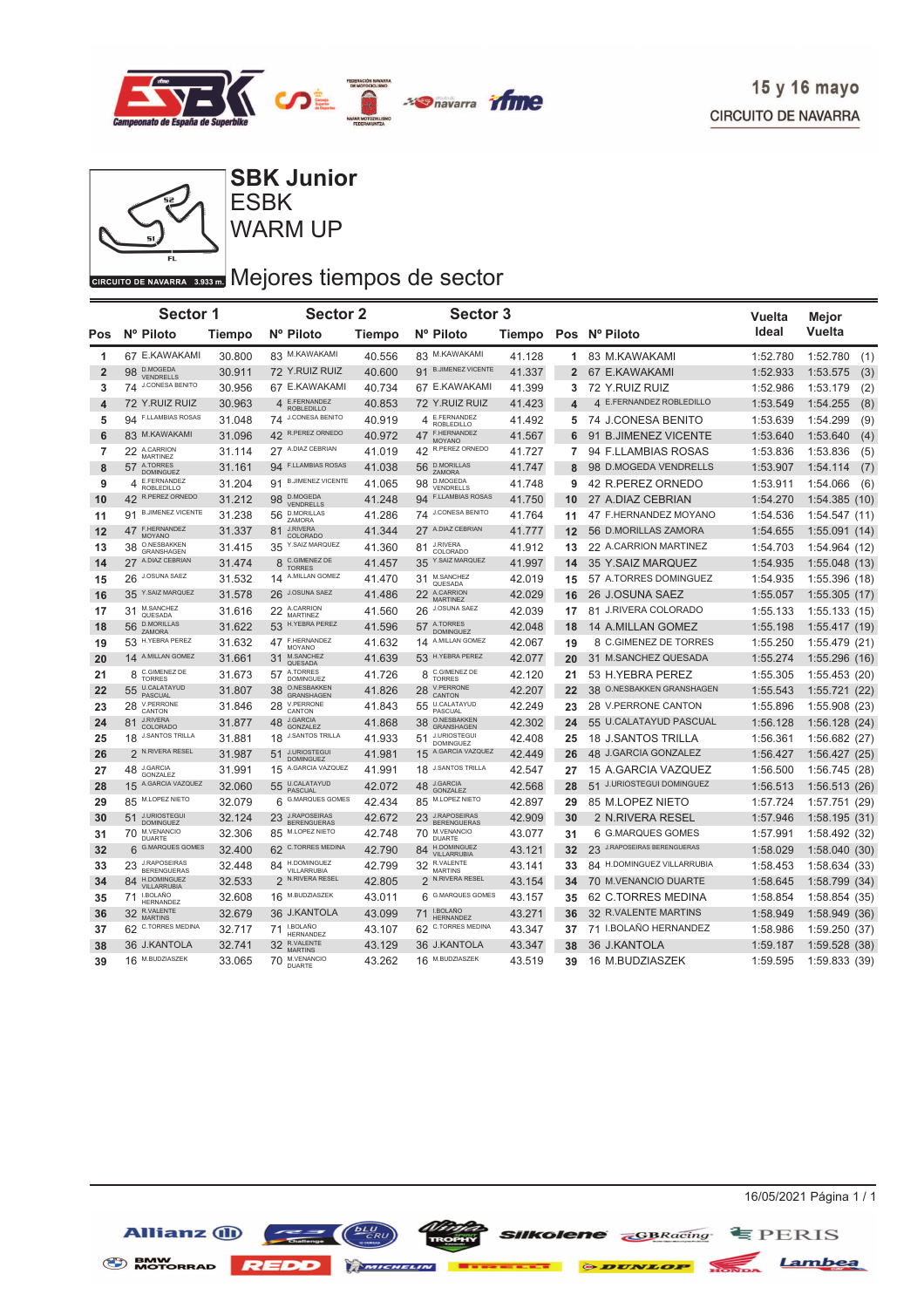



**ESBK SBK Junior** Después de WARM UP

# $\overline{C_{\text{CIRCUITO DE NAVARRA} \rightarrow 3933 m}}$ Velociad máxima del evento

| Nº Piloto                       | <b>Equipo</b>                  | Moto            | Clase | V.Max | VIt.           | Sesión              |
|---------------------------------|--------------------------------|-----------------|-------|-------|----------------|---------------------|
| 31 Max SANCHEZ QUESADA          | <b>ETG RACING</b>              | YAMAHA          | Y     | 200.0 | 3              | CARRERA 1           |
| 94 Facundo A. LLAMBIAS ROSAS    | KAWASAKI PL RACING JUNIOR TEAM | <b>KAWASAKI</b> | K     | 198.5 | 2              | <b>CARRERA1</b>     |
| 47 Ferran HERNANDEZ MOYANO      | TEAM BOX 64                    | <b>HONDA</b>    |       | 198.2 | 13             | <b>LIBRES 2</b>     |
| 4 Eric FERNANDEZ ROBLEDILLO     | TEAM SPEED RACING              | <b>KAWASAKI</b> | K     | 197.8 | 9              | <b>CARRERA1</b>     |
| 35 Yeray SAIZ MARQUEZ           | <b>TECNIRACING</b>             | <b>KAWASAKI</b> | Κ     | 197.4 | 3              | CARRERA 1           |
| 25 Dean BERTA VIÑALES           | <b>VIÑALES RACING TEAM</b>     | YAMAHA          |       | 197.1 | 8              | <b>CARRERA1</b>     |
| 42 Raul PEREZ ORNEDO            | <b>FUSIÓN RACING TEAM</b>      | <b>KAWASAKI</b> | Κ     | 197.1 | 3              | CARRERA 1           |
| 98 Daniel MOGEDA VENDRELLS      | <b>ESP SOLUTIONS MOTAP RT</b>  | <b>KAWASAKI</b> | K     | 197.1 | 3              | <b>CARRERA1</b>     |
| 85 Marcos LOPEZ NIETO           | <b>ALMA RACING TEAM</b>        | <b>KAWASAKI</b> | Κ     | 196.4 | $\overline{2}$ | CARRERA 1           |
| 23 Jordi RAPOSEIRAS BERENGUERAS | <b>ILUSION TEAM</b>            | <b>KAWASAKI</b> | Κ     | 196.0 | $\overline{2}$ | <b>CARRERA1</b>     |
| 28 Valentin PERRONE CANTON      | <b>TEAM SPEED RACING</b>       | <b>KAWASAKI</b> | Κ     | 196.0 | 9              | <b>CARRERA1</b>     |
| 15 Aaron GARCIA VAZQUEZ         | <b>TJT RACING</b>              | <b>KAWASAKI</b> | Κ     | 195.7 | $\overline{4}$ | <b>CARRERA1</b>     |
| 53 Hector YEBRA PEREZ           | HY COMPETICION TEAM            | <b>KAWASAKI</b> | Κ     | 195.7 | 2              | <b>CARRERA1</b>     |
| 91 Borja JIMENEZ VICENTE        | <b>ESP SOLUTIONS MOTAP RT</b>  | <b>KAWASAKI</b> | Κ     | 195.3 | $\overline{4}$ | <b>CARRERA1</b>     |
| <b>67 Eliton KAWAKAMI</b>       | YAMAHA MS RACING               | YAMAHA          |       | 194.9 | 12             | ENT. CRONOMETRAD(   |
| 83 Meikon Yuji KAWAKAMI         | YAMAHA MS RACING               | YAMAHA          |       | 194.9 | $\overline{7}$ | <b>CARRERA1</b>     |
| <b>14 Alex MILLAN GOMEZ</b>     | TEAM SPN-EMACOMPETICION        | <b>KAWASAKI</b> | Κ     | 194.6 | 4              | CARRERA 1           |
| 27 Alvaro DIAZ CEBRIAN          | ARCO- MOTOR UNIVERSITY TEAM    | YAMAHA          | Υ     | 194.6 | 6              | <b>CARRERA1</b>     |
| 48 Julio GARCIA GONZALEZ        | <b>TEAM SPNEMACOMPETICION</b>  | <b>KAWASAKI</b> | Κ     | 194.2 | 3              | <b>CARRERA1</b>     |
| 57 Antonio TORRES DOMINGUEZ     | DEZA-BOX 77 COMPETICIÓN        | <b>KAWASAKI</b> | Κ     | 194.2 | 11             | <b>CARRERA1</b>     |
| 26 Jose Manuel OSUNA SAEZ       | <b>BOX 77</b>                  | <b>KAWASAKI</b> | Κ     | 193.9 | 12             | <b>LIBRES 2</b>     |
| 56 Dayron MORILLAS ZAMORA       | YAMAHA MS RACING               | YAMAHA          | Y     | 193.9 | 8              | <b>CARRERA1</b>     |
| 8 Carlos GIMENEZ DE TORRES      | ARCO MOTOR UNIVERSITY TEAM     | YAMAHA          | Y     | 192.9 | 10             | <b>CARRERA1</b>     |
| 18 Joan SANTOS TRILLA           |                                | <b>KAWASAKI</b> | Κ     | 192.5 | $\overline{2}$ | <b>CARRERA1</b>     |
| 51 Juan P. URIOSTEGUI DOMINGUEZ | <b>I+DENT RACING TEAM</b>      | YAMAHA          | Υ     | 192.5 | 2              | <b>CARRERA1</b>     |
| 55 Unai CALATAYUD PASCUAL       |                                | <b>KAWASAKI</b> | K     | 192.5 | $6\phantom{1}$ | <b>CARRERA1</b>     |
| 71 Ivan BOLAÑO HERNANDEZ        | ER71 TEAM                      | <b>KAWASAKI</b> | Κ     | 192.5 | 2              | <b>CARRERA1</b>     |
| 2 Natalia RIVERA RESEL          | <b>I+DENT RACING TEAM</b>      | YAMAHA          | Υ     | 192.2 | 3              | <b>CARRERA1</b>     |
| <b>36 Juho KANTOLA</b>          | KALLIO RACING JUNIOR TEAM      | <b>KTM</b>      |       | 192.2 | 2              | CARRERA 1           |
| 38 Ola NESBAKKEN GRANSHAGEN     | <b>ALMA RACING TEAM</b>        | <b>KAWASAKI</b> | Κ     | 192.2 | $\overline{4}$ | <b>CARRERA1</b>     |
| 16 Michal Adam BUDZIASZEK       | <b>I+DENT RACING TEAM</b>      | YAMAHA          | Υ     | 191.8 | 2              | CARRERA 1           |
| 72 Yeray RUIZ RUIZ              | YAMAHA MS RACING               | YAMAHA          | Υ     | 191.8 | 9              | ENT. CRONOMETRAD(   |
| 22 Alejandro CARRION MARTINEZ   | DR7 HMAX                       | <b>KAWASAKI</b> | Κ     | 191.5 | 5              | CARRERA 1           |
| 70 Miguel S. VENANCIO DUARTE    | YAMAHA MS RACING               | YAMAHA          | Υ     | 191.5 | $\overline{2}$ | <b>CARRERA1</b>     |
| 84 Hector DOMINGUEZ VILLARRUBIA | <b>I+DENT RACING TEAM</b>      | YAMAHA          | Υ     | 191.2 | 6              | CARRERA 1           |
| 81 Juan E. RIVERA COLORADO      | AUSTIN RACING VHC LIQUI MOLY   | <b>KAWASAKI</b> | Κ     | 190.8 | 2              | CARRERA 1           |
| 74 Juan Antonio CONESA BENITO   | HONDA TEAM LAGLISSE            |                 |       | 190.1 | 3              | CARRERA 1           |
| 6 Guilherme MARQUES GOMES       | MIGUEL OLIVEIRA FAN CLUB       | YAMAHA          |       | 188.8 | 2              | <b>CARRERA1</b>     |
| 32 Rodrigo VALENTE MARTINS      | <b>GV STRATOS RACING TEAM</b>  | YAMAHA          | Υ     | 184.3 | 18             | LIBRES <sub>2</sub> |
| 58 Isaac RUIVINHO MARTINS ROSA  | TEAM MOTOCLUBE LOULÉ CONCELHO  | <b>KAWASAKI</b> | Κ     | 183.4 | $\overline{7}$ | ENT. CRONOMETRAD(   |
| 62 Carlos D. TORRES MEDINA      | TEAM CURIA / SEMILLA AZTECA    | YAMAHA          |       | 182.4 | 3              | LIBRES <sub>2</sub> |

Allianz (ii)

16/05/2021 Página 1 / 1

BMW MOTORRAD REDD MICHELIN **ETHERET ODUNLOP** NOTION Lambea

**SIIKolene GBRacing** EPERIS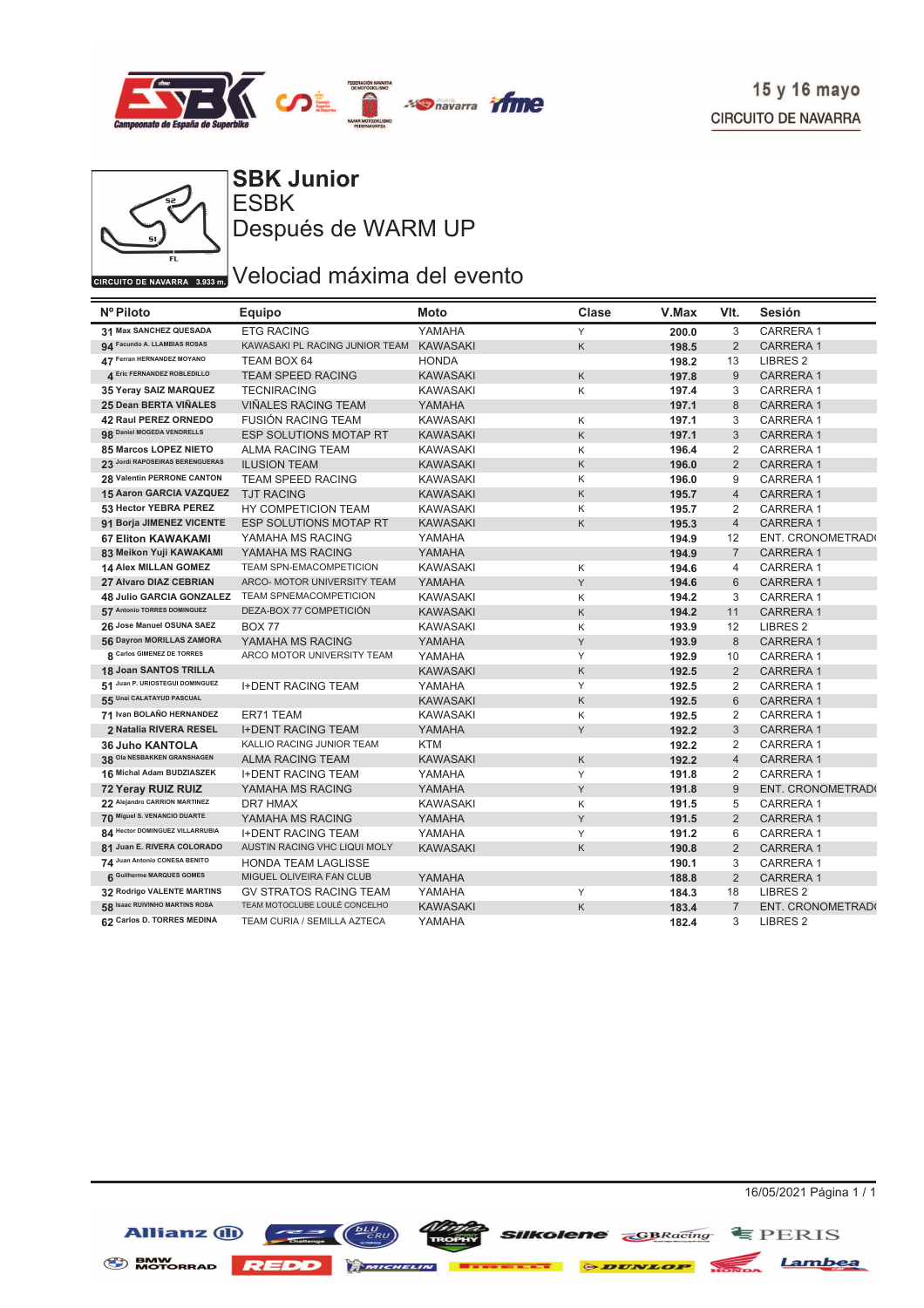



### WARM UP ESBK **SBK Junior**

# **CIRCUITO DE NAVARRA** 3,933 Secuencia de vueltas rápidas

| T. Sesión | Nº Piloto               | Equipo           | Moto   | Clase | Tiempo   | Km/h  | VIt. |
|-----------|-------------------------|------------------|--------|-------|----------|-------|------|
| 3:56.789  | 72 Yeray RUIZ RUIZ      | YAMAHA MS RACING | YAMAHA |       | 1:54.726 | 123.4 | っ    |
| 5:50.992  | 67 Eliton KAWAKAMI      | YAMAHA MS RACING | YAMAHA |       | 1:53.991 | 124.2 | 3    |
| 7:44.894  | 72 Yeray RUIZ RUIZ      | YAMAHA MS RACING | YAMAHA |       | 1:53.179 | 125.1 |      |
| 11:32.518 | 83 Meikon Yuji KAWAKAMI | YAMAHA MS RACING | YAMAHA |       | 1:52.780 | 125.5 | 6    |

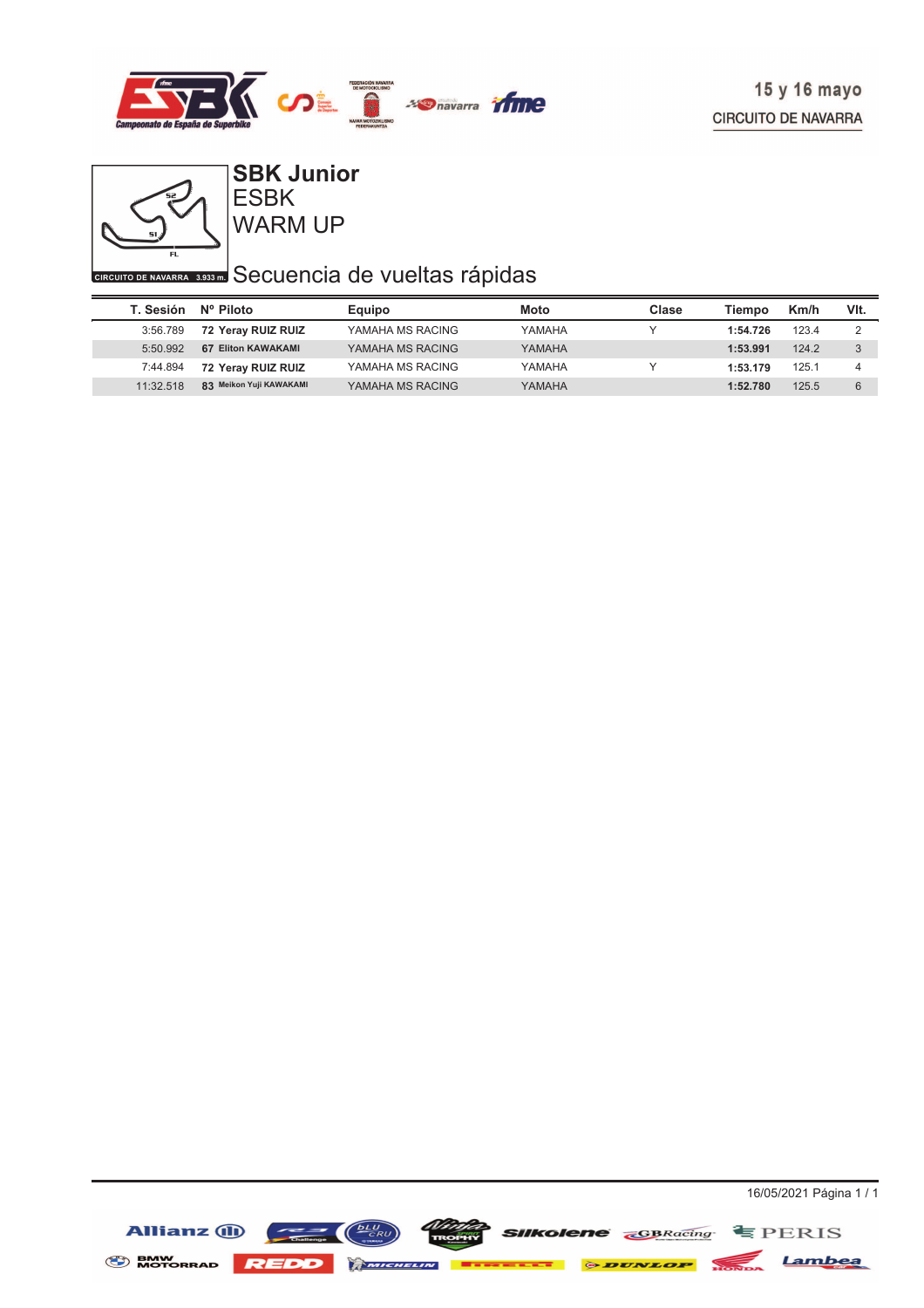



ESBK **SBK Junior**

WARM UP

#### CIRCUITO DE NAVARRA 3.933 m. VUelta a vuelta

|                                |                      |                                  |                                 |                  | _ Vuelta invalidada |                       | Mejor Personal      |                      | Mejor de la sesión <b>B</b> Cruzando por el pit lane |                  |                                 |                |                       |
|--------------------------------|----------------------|----------------------------------|---------------------------------|------------------|---------------------|-----------------------|---------------------|----------------------|------------------------------------------------------|------------------|---------------------------------|----------------|-----------------------|
| VIt.                           | Tiempo               |                                  | Sector 1 Sector 2 Sector 3 Km/h |                  |                     | T. Sesión             | VIt.                | Tiempo               |                                                      |                  | Sector 1 Sector 2 Sector 3 Km/h |                | T. Sesión             |
|                                |                      | <b>Natalia RIVERA RESEL</b>      |                                 |                  |                     | <b>SPA</b>            |                     |                      | <b>Joan SANTOS TRILLA</b>                            |                  |                                 |                | <b>SPA</b>            |
| $\overline{\mathbf{2}}$        |                      | <b>I+DENT RACING TEAM</b>        |                                 |                  |                     | YAMAHA                | 18                  |                      |                                                      |                  |                                 |                | <b>KAWASAKI</b>       |
| $\mathbf{1}$                   | 2:49.740             | 1:20.301                         | 44.966                          | 44.473           | 83.4                | 2:49.740              | $\mathbf{1}$        | 2:56.372             | 1:22.298                                             | 46.899           | 47.175                          | 80.3           | 2:56.372              |
| $\overline{2}$                 | 2:00.596             | 33.362                           | 43.453                          | 43.781           | 117.4               | 4:50.336              | 2                   | 1:58.064             | 32.350                                               | 43.012           | 42.702                          | 119.9          | 4:54.436              |
| 3<br>$\overline{4}$            | 1:59.506<br>1:58.195 | 32.447<br>31.987                 | 43.789<br>43.054                | 43.270<br>43.154 | 118.5<br>119.8      | 6:49.842<br>8:48.037  | 3<br>4              | 1:56.682<br>1:56.923 | 32.202<br>31.881                                     | 41.933<br>42.063 | 42.547<br>42.979                | 121.3<br>121.1 | 6:51.118<br>8:48.041  |
| 5                              | 1:59.972             | 33.973                           | 42.805                          | 43.194           | 118.0               | 10:48.009             | $\overline{5}$      | 2:01.518             | 32.034                                               | 46.491           | 42.993                          | 116.5          | 10:49.559             |
| 4                              |                      | <b>Eric FERNANDEZ ROBLEDILLO</b> |                                 |                  |                     | <b>SPA</b>            | 22                  |                      | <b>Alejandro CARRION MARTINEZ</b>                    |                  |                                 |                | <b>SPA</b>            |
|                                |                      | TEAM SPEED RACING                |                                 |                  |                     | <b>KAWASAKI</b>       |                     | <b>DR7 HMAX</b>      |                                                      |                  |                                 |                | <b>KAWASAKI</b>       |
| $\mathbf{1}$                   | 3:05.458             | 1:38.908                         | 43.504                          | 43.046           | 76.3                | 3:05.458              | $\mathbf{1}$        | 2:55.312             | 1:21.873                                             | 49.165           | 44.274                          | 80.8           | 2:55.312              |
| $\overline{2}$                 | 1:55.359             | 31.901                           | 41.535                          | 41.923           | 122.7               | 5:00.817              | $\overline{2}$      | 1:56.064             | 32.145                                               | 41.863           | 42.056                          | 122.0          | 4:51.376              |
| 3                              | 1:54.588             | 31.402                           | 41.223                          | 41.963           | 123.6               | 6:55.405              | 3                   | 1:56.718             | 32.138                                               | 41.858           | 42.722                          | 121.3          | 6:48.094              |
| 4                              | 1:55.208             | 31.377                           | 40.853                          | 42.978           | 122.9               | 8:50.613              | $\overline{4}$      | 1:55.208             | 31.114                                               | 41.953           | 42.141                          | 122.9          | 8:43.302              |
| 5                              | 1:54.255             | 31.204                           | 41.559                          | 41.492           | 123.9               | 10:44.868             | 5                   | 1:54.964             | 31.375                                               | 41.560           | 42.029                          | 123.2          | 10:38.266             |
| 6                              |                      | <b>Guilherme MARQUES GOMES</b>   |                                 |                  |                     | <b>POR</b>            | 23                  |                      | <b>Jordi RAPOSEIRAS BERENGUERAS</b>                  |                  |                                 |                | <b>AND</b>            |
|                                |                      | MIGUEL OLIVEIRA FAN CLUB         |                                 |                  |                     | YAMAHA                |                     |                      | <b>ILUSION TEAM</b>                                  |                  |                                 |                | <b>KAWASAKI</b>       |
| $\mathbf{1}$                   | 2:41.483             | 1:12.959                         | 44.027                          | 44.497           | 87.7                | 2:41.483              | $\mathbf{1}$        | 3:23.253             | 1:43.953                                             | 53.875           | 45.425                          | 69.7           | 3:23.253              |
| $\overline{2}$                 | 1:59.487             | 32.579                           | 43.486                          | 43.422           | 118.5               | 4:40.970              | 2                   | 2:00.678             | 33.204                                               | 43.839           | 43.635                          | 117.3          | 5:23.931              |
| 3                              | 1:58.492             | 32.658                           | 42.434                          | 43.400           | 119.5               | 6:39.462              | 3                   | 1:58.428             | 32.606                                               | 42.714           | 43.108                          | 119.6          | 7:22.359              |
| $\overline{4}$<br>5            | 1:58.720<br>1:58.672 | 32.400<br>32.549                 | 43.000<br>42.966                | 43.320<br>43.157 | 119.3<br>119.3      | 8:38.182<br>10:36.854 | 4<br>5              | 1:58.040<br>1:58.392 | 32.459<br>32.448                                     | 42.672<br>43.004 | 42.909<br>42.940                | 119.9<br>119.6 | 9:20.399<br>11:18.791 |
|                                |                      | <b>Carlos GIMENEZ DE TORRES</b>  |                                 |                  |                     | <b>SPA</b>            |                     |                      | <b>Jose Manuel OSUNA SAEZ</b>                        |                  |                                 |                | <b>SPA</b>            |
| 8                              |                      |                                  |                                 |                  |                     |                       | 26                  |                      |                                                      |                  |                                 |                |                       |
|                                |                      | ARCO MOTOR UNIVERSITY TEAM       |                                 |                  |                     | YAMAHA                |                     | <b>BOX 77</b>        |                                                      |                  |                                 |                | <b>KAWASAKI</b>       |
| $\mathbf{1}$                   | 2:56.557             | 1:29.438                         | 43.605                          | 43.514           | 80.2                | 2:56.557              | $\mathbf{1}$        | 3:15.474             | 1:48.878                                             | 43.394           | 43.202                          | 72.4           | 3:15.474              |
| 2<br>3                         | 1:58.267             | 32.372                           | 42.308<br>44.285                | 43.587           | 119.7               | 4:54.824              | 2<br>3 <sup>1</sup> | 1:56.191             | 32.010                                               | 41.811           | 42.370                          | 121.9          | 5:11.665              |
| 4                              | 2:01.573<br>1:55.479 | 33.320<br>31.902                 | 41.457                          | 43.968<br>42.120 | 116.5<br>122.6      | 6:56.397<br>8:51.876  |                     | 1:55.305             | 31.780                                               | 41.486           | 42.039                          | 122.8          | 7:06.970              |
| 5                              | 1:56.155             | 31.673                           | 41.842                          | 42.640           | 121.9               | 10:48.031             | 27                  |                      | <b>Alvaro DIAZ CEBRIAN</b>                           |                  |                                 |                | <b>SPA</b>            |
|                                |                      | <b>Alex MILLAN GOMEZ</b>         |                                 |                  |                     | <b>SPA</b>            |                     |                      | ARCO- MOTOR UNIVERSITY TEAM                          |                  |                                 |                | YAMAHA                |
| 14                             |                      | TEAM SPN-EMACOMPETICION          |                                 |                  |                     | KAWASAKI              | $\mathbf{1}$        | 2:54.762             | 1:29.576                                             | 42.847           | 42.339                          | 81.0           | 2:54.762              |
|                                |                      |                                  |                                 |                  |                     |                       | 2                   | 1:55.553             | 31.862                                               | 41.453           | 42.238                          | 122.5          | 4:50.315              |
| $\mathbf{1}$<br>$\overline{2}$ | 2:28.608<br>1:56.222 | 1:01.919<br>32.377               | 43.258<br>41.614                | 43.431<br>42.231 | 95.3<br>121.8       | 2:28.608<br>4:24.830  | 3<br>4              | 1:57.506             | 31.915<br>31.474                                     | 41.171           | 44.420<br>41.887                | 120.5<br>123.3 | 6:47.821<br>8:42.645  |
| 3                              | 1:55.618             | 31.812                           | 41.470                          | 42.336           | 122.5               | 6:20.448              | 5 <sup>5</sup>      | 1:54.824<br>1:54.385 | 31.589                                               | 41.463<br>41.019 | 41.777                          | 123.8          | 10:37.030             |
| $\overline{4}$                 | 1:55.417             | 31.792                           | 41.558                          | 42.067           | 122.7               | 8:15.865              |                     |                      | <b>Valentin PERRONE CANTON</b>                       |                  |                                 |                | ARG                   |
| 5                              | 1:55.547             | 31.661                           | 41.702                          | 42.184           | 122.5               | 10:11.412             | 28                  |                      | <b>TEAM SPEED RACING</b>                             |                  |                                 |                | <b>KAWASAKI</b>       |
| 15                             |                      | <b>Aaron GARCIA VAZQUEZ</b>      |                                 |                  |                     | <b>SPA</b>            | $\mathbf{1}$        | 2:58.154             | 1:31.668                                             | 43.250           | 43.236                          | 79.5           | 2:58.154              |
|                                | <b>TJT RACING</b>    |                                  |                                 |                  |                     | <b>KAWASAKI</b>       | $\overline{2}$      | 1:58.106             | 32.550                                               | 42.914           | 42.642                          | 119.9          | 4:56.260              |
| 1                              | 2:13.522             | 45.909                           | 44.369                          | 43.244           | 106.0               | 2:13.522              | 3                   | 1:56.666             | 32.123                                               | 42.177           | 42.366                          | 121.4          | 6:52.926              |
| 2                              | 1:58.027             | 32.507                           | 42.958                          | 42.562           | 120.0               | 4:11.549              | $\overline{4}$      | 1:55.908             | 31.858                                               | 41.843           | 42.207                          | 122.2          | 8:48.834              |
| 3                              | 1:56.745             | 32.224                           | 41.991                          | 42.530           | 121.3               | 6:08.294              | 5                   | 1:56.104             | 31.846                                               | 41.860           | 42.398                          | 121.9          | 10:44.938             |
| 4                              | 1:56.848             | 32.060                           | 42.063                          | 42.725           | 121.2               | 8:05.142              |                     |                      | <b>Max SANCHEZ QUESADA</b>                           |                  |                                 |                | <b>SPA</b>            |
| 5                              | 1:57.209             | 32.354                           | 42.406                          | 42.449           | 120.8               | 10:02.351             | 31                  | <b>ETG RACING</b>    |                                                      |                  |                                 |                | YAMAHA                |
| 16                             |                      | Michal Adam BUDZIASZEK           |                                 |                  |                     | POL                   |                     |                      |                                                      |                  |                                 |                |                       |
|                                |                      | <b>I+DENT RACING TEAM</b>        |                                 |                  |                     | YAMAHA                | $\mathbf{1}$<br>2   | 2:54.758<br>1:56.235 | 1:28.542<br>32.400                                   | 42.822<br>41.671 | 43.394<br>42.164                | 81.0<br>121.8  | 2:54.758<br>4:50.993  |
| 1                              | 2:30.908             | 1:03.359                         | 43.790                          | 43.759           | 93.8                | 2:30.908              | 3                   | 1:56.334             | 32.217                                               | 41.882           | 42.235                          | 121.7          | 6:47.327              |
| $\overline{2}$                 | 2:01.005             | 33.103                           | 44.270                          | 43.632           | 117.0               | 4:31.913              | 4                   | 1:55.296             | 31.616                                               | 41.639           | 42.041                          | 122.8          | 8:42.623              |
| 3                              | 1:59.833             | 33.112                           | 43.070                          | 43.651           | 118.2               | 6:31.746              | 5                   | 1:55.563             | 31.872                                               | 41.672           | 42.019                          | 122.5          | 10:38.186             |
| 4                              | 1:59.938             | 33.408                           | 43.011                          | 43.519           | 118.1               | 8:31.684              |                     |                      |                                                      |                  |                                 |                |                       |
| 5                              | 1:59.986             | 33.065                           | 43.323                          | 43.598           | 118.0               | 10:31.670             |                     |                      |                                                      |                  |                                 |                |                       |

 $16/05/2021$  Página 1 / 3





*Ninte* **SIIKolene** *GBRacing* **E** PERIS

BMW NOTORRAD REDD MINIMUM EXECUTE & DUNLOP NOTION Lambea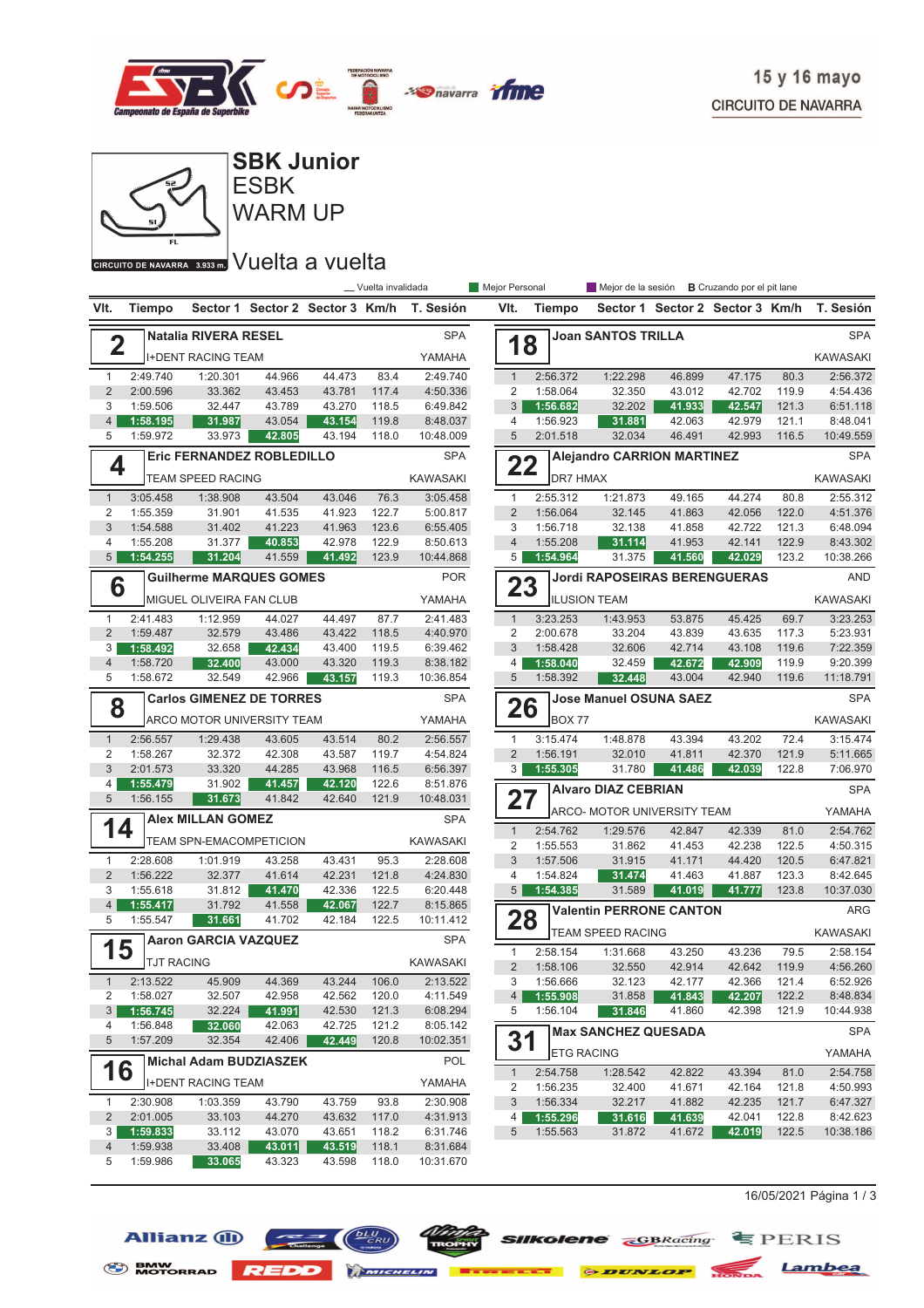



| 4              | 1:59.528    | 32.741                          | 43.099 | 43.688 | 118.5 | 8:31.402        |
|----------------|-------------|---------------------------------|--------|--------|-------|-----------------|
| 5              | 1:59.988    | 33.037                          | 43.337 | 43.614 | 118.0 | 10:31.390       |
| 38             |             | <b>Ola NESBAKKEN GRANSHAGEN</b> |        |        |       | <b>SPA</b>      |
|                |             | <b>ALMA RACING TEAM</b>         |        |        |       | <b>KAWASAKI</b> |
| $\overline{1}$ | 2:25.257    | 54.514                          | 47.009 | 43.734 | 97.5  | 2:25.257        |
| $\overline{2}$ | 1:58.425    | 31.936                          | 43.332 | 43.157 | 119.6 | 4:23.682        |
| 3              | 1:57.385    | 32.127                          | 42.428 | 42.830 | 120.6 | 6:21.067        |
| 4              | 1:55.721    | 31.593                          | 41.826 | 42.302 | 122.4 | 8:16.788        |
| 5              | 1:56.464    | 31.415                          | 42.693 | 42.356 | 121.6 | 10:13.252       |
| 42             |             | <b>Raul PEREZ ORNEDO</b>        |        |        |       | <b>SPA</b>      |
|                |             | <b>FUSIÓN RACING TEAM</b>       |        |        |       | <b>KAWASAKI</b> |
| 1              | 2:23.891    | 59.699                          | 41.674 | 42.518 | 98.4  | 2:23.891        |
| $\overline{2}$ | 1:54.769    | 31.945                          | 41.097 | 41.727 | 123.4 | 4:18.660        |
| 3              | 1:54.538    | 31.381                          | 41.123 | 42.034 | 123.6 | 6:13.198        |
| $\overline{4}$ | 1:54.066    | 31.351                          | 40.972 | 41.743 | 124.1 | 8:07.264        |
| 5              | 1:54.471    | 31.212                          | 41.286 | 41.973 | 123.7 | 10:01.735       |
| 47             |             | <b>Ferran HERNANDEZ MOYANO</b>  |        |        |       | <b>SPA</b>      |
|                | TEAM BOX 64 |                                 |        |        |       | <b>HONDA</b>    |
| $\overline{1}$ | 2:09.618    | 42.137                          | 43.309 | 44.172 | 109.2 | 2:09.618        |
| $\overline{2}$ | 1:56.861    | 32.099                          | 42.338 | 42.424 | 121.2 | 4:06.479        |
| 3              | 1:56.435    | 32.370                          | 41.942 | 42.123 | 121.6 | 6:02.914        |
| 4              | 1:55.490    | 31.696                          | 41.632 | 42.162 | 122.6 | 7:58.404        |
| 5              | 1:55.392    | 31.624                          | 41.901 | 41.867 | 122.7 | 9:53.796        |
| 6              | 1:54.547    | 31.337                          | 41.643 | 41.567 | 123.6 | 11:48.343       |
| 48             |             | <b>Julio GARCIA GONZALEZ</b>    |        |        |       | <b>SPA</b>      |
|                |             | <b>TEAM SPNEMACOMPETICION</b>   |        |        |       | <b>KAWASAKI</b> |
| $\mathbf{1}$   | 2:28.565    | 1:01.816                        | 43.167 | 43.582 | 95.3  | 2:28.565        |
| $\overline{2}$ | 1:58.073    | 32.673                          | 42.313 | 43.087 | 119.9 | 4:26.638        |
| 3              | 1:56.981    | 32.207                          | 42.001 | 42.773 | 121.0 | 6:23.619        |

4 1:56.757 32.178 121.3 41.969 42.610 8:20.376

|                 | Vuelta invalidada |                             | Mejor Personal |                      | Mejor de la sesión              |                  | <b>B</b> Cruzando por el pit lane |                |                       |
|-----------------|-------------------|-----------------------------|----------------|----------------------|---------------------------------|------------------|-----------------------------------|----------------|-----------------------|
|                 | r <b>3 Km/h</b>   | T. Sesión                   | VIt.           | <b>Tiempo</b>        | Sector 1                        |                  | Sector 2 Sector 3 Km/h            |                | T. Sesión             |
|                 |                   | <b>POR</b>                  | 5              | 1:56.427             | 31.991                          | 41.868           | 42.568                            | 121.6          | 10:16.803             |
|                 |                   | YAMAHA                      | 51             |                      | Juan P. URIOSTEGUI DOMINGUEZ    |                  |                                   |                | <b>MEX</b>            |
| 82              | 81.4              | 2:53.877                    |                |                      | <b>I+DENT RACING TEAM</b>       |                  |                                   |                | YAMAHA                |
| 97              | 117.0             | 4:54.918                    | $\mathbf{1}$   | 2:41.454             | 1:13.713                        | 43.721           | 44.020                            | 87.7           | 2:41.454              |
| 63              | 116.7             | 6:56.232                    | $\overline{2}$ | 1:58.776             | 32.908                          | 42.717           | 43.151                            | 119.2          | 4:40.230              |
| 11              | 118.0             | 8:56.183                    | 3              | 1:58.360             | 32.400                          | 42.713           | 43.247                            | 119.6          | 6:38.590              |
| 41              | 119.0             | 10:55.132                   | 4              | 1:57.878             | 32.291                          | 42.791           | 42.796                            | 120.1          | 8:36.468              |
|                 |                   | <b>SPA</b>                  | 5              | 1:56.513             | 32.124                          | 41.981           | 42.408                            | 121.5          | 10:32.981             |
|                 |                   | <b>KAWASAKI</b>             | 53             |                      | <b>Hector YEBRA PEREZ</b>       |                  |                                   |                | <b>SPA</b>            |
| 15              | 96.5              | 2:26.739                    |                |                      | HY COMPETICION TEAM             |                  |                                   |                | <b>KAWASAKI</b>       |
| 87              | 121.6             | 4:23.140                    | $\mathbf{1}$   | 2:09.632             | 42.373                          | 43.528           | 43.731                            | 109.2          | 2:09.632              |
| 32              | 122.3             | 6:18.951                    | $\overline{2}$ | 1:57.299             | 32.637                          | 42.245           | 42.417                            | 120.7          | 4:06.931              |
| 80              | 123.0             | 8:14.090                    | 3              | 1:56.941             | 32.085                          | 42.184           | 42.672                            | 121.1          | 6:03.872              |
| 97              | 123.1             | 10:09.138                   | 4              | 1:55.676             | 31.879                          | 41.596           | 42.201                            | 122.4          | 7:59.548              |
|                 |                   |                             | 5              | 1:55.453             | 31.632                          | 41.744           | 42.077                            | 122.6          | 9:55.001              |
|                 |                   | <b>FIN</b>                  | 6              | 1:55.786             | 31.652                          | 41.993           | 42.141                            | 122.3          | 11:50.787             |
|                 |                   | <b>KTM</b>                  |                |                      | <b>Unai CALATAYUD PASCUAL</b>   |                  |                                   |                | <b>SPA</b>            |
| 25<br>39        | 94.1<br>116.2     | 2:30.479<br>4:32.341        | 55             |                      |                                 |                  |                                   |                | <b>KAWASAKI</b>       |
| 47              | 118.5             | 6:31.874                    | $\mathbf{1}$   | 2:29.294             | 1:02.593                        | 43.356           | 43.345                            | 94.8           | 2:29.294              |
| 88              | 118.5             | 8:31.402                    | $\overline{2}$ | 1:57.778             | 32.241                          | 42.546           | 42.991                            | 120.2          | 4:27.072              |
| 14              | 118.0             | 10:31.390                   | 3              | 1:56.827             | 31.904                          | 42.160           | 42.763                            | 121.2          | 6:23.899              |
|                 |                   |                             | 4              | 1:56.829             | 31.997                          | 42.331           | 42.501                            | 121.2          | 8:20.728              |
|                 |                   | <b>SPA</b>                  | 5              | 1:56.128             | 31.807                          | 42.072           | 42.249                            | 121.9          | 10:16.856             |
|                 |                   | <b>KAWASAKI</b>             |                |                      | <b>Dayron MORILLAS ZAMORA</b>   |                  |                                   |                | <b>SPA</b>            |
| 34              | 97.5              | 2:25.257                    |                | 56                   | YAMAHA MS RACING                |                  |                                   |                | YAMAHA                |
| 57              | 119.6             | 4:23.682                    |                |                      |                                 |                  |                                   |                |                       |
| 30              | 120.6             | 6:21.067                    | $\mathbf{1}$   | 2:09.521             | 41.349                          | 44.902           | 43.270                            | 109.3          | 2:09.521              |
| 02              | 122.4             | 8:16.788                    | $\overline{2}$ | 1:57.197             | 32.491                          | 42.273           | 42.433                            | 120.8          | 4:06.718              |
| 56              | 121.6             | 10:13.252                   | 3              | 1:55.954             | 31.966                          | 41.764           | 42.224                            | 122.1          | 6:02.672              |
|                 |                   | <b>SPA</b>                  | 4              | 1:55.339             | 31.776                          | 41.286           | 42.277                            | 122.8          | 7:58.011              |
|                 |                   |                             | 5              | 1:55.091             | 31.622                          | 41.421           | 42.048                            | 123.0          | 9:53.102              |
| 18              | 98.4              | <b>KAWASAKI</b><br>2:23.891 | 6              | 1:55.214             | 31.685                          | 41.782           | 41.747                            | 122.9          | 11:48.316             |
| 27              | 123.4             | 4:18.660                    | 57             |                      | <b>Antonio TORRES DOMINGUEZ</b> |                  |                                   |                | <b>SPA</b>            |
| 34              | 123.6             | 6:13.198                    |                |                      | DEZA-BOX 77 COMPETICIÓN         |                  |                                   |                | <b>KAWASAKI</b>       |
| 43              | 124.1             | 8:07.264                    | $\mathbf{1}$   | 2:53.295             | 1:26.766                        | 43.570           | 42.959                            | 81.7           | 2:53.295              |
| 73              | 123.7             | 10:01.735                   | $\overline{2}$ | 1:56.480             | 32.084                          | 41.756           | 42.640                            | 121.6          | 4:49.775              |
|                 |                   |                             | 3              | 1:56.572             | 31.724                          | 41.726           | 43.122                            | 121.5          | 6:46.347              |
|                 |                   | <b>SPA</b>                  | $\overline{4}$ | 1:56.882             | 32.344                          | 42.165           | 42.373                            | 121.1          | 8:43.229              |
|                 |                   | <b>HONDA</b>                | 5              | 1:55.396             | 31.161                          | 42.187           | 42.048                            | 122.7          | 10:38.625             |
| $\overline{72}$ | 109.2             | 2:09.618                    |                |                      | <b>Carlos D. TORRES MEDINA</b>  |                  |                                   |                | MEX                   |
| 24              | 121.2             | 4:06.479                    |                | 62                   | TEAM CURIA / SEMILLA AZTECA     |                  |                                   |                | YAMAHA                |
| 23              | 121.6             | 6:02.914                    |                |                      |                                 |                  |                                   |                |                       |
| 62              | 122.6             | 7:58.404                    | $\mathbf{1}$   | 2:25.269             | 54.417                          | 45.932           | 44.920                            | 97.5           | 2:25.269              |
| 67              | 122.7             | 9:53.796                    | 2              | 2:01.716             | 33.777                          | 43.716           | 44.223                            | 116.3          | 4:26.985              |
| 67              | 123.6             | 11:48.343                   | 3              | 2:00.123             | 33.151                          | 43.266           | 43.706                            | 117.9          | 6:27.108              |
|                 |                   | <b>SPA</b>                  | 4<br>5         | 1:59.299<br>1:58.854 | 32.815<br>32.717                | 42.907<br>42.790 | 43.577<br>43.347                  | 118.7<br>119.1 | 8:26.407<br>10:25.261 |
|                 |                   | KAWASAKI                    |                |                      | <b>Eliton KAWAKAMI</b>          |                  |                                   |                | <b>BRA</b>            |
| 82              | 95.3              | 2:28.565                    | 67             |                      | YAMAHA MS RACING                |                  |                                   |                | YAMAHA                |
| 87              | 119.9             | 4:26.638                    |                |                      |                                 |                  |                                   |                |                       |
| 73              | 121.0             | 6:23.619                    | 1              | 2:01.370             | 37.698                          | 41.679           | 41.993                            | 116.7          | 2:01.370              |
| 10              | 121.3             | 8:20.376                    | 2              | 1:55.631             | 31.646                          | 41.751           | 42.234                            | 122.4          | 3:57.001              |

16/05/2021 Página 2 / 3

Lambea

 $E$ FERIS

### **Allianz (ii) BMW**<br>MOTORRAD





 $\blacksquare$ 

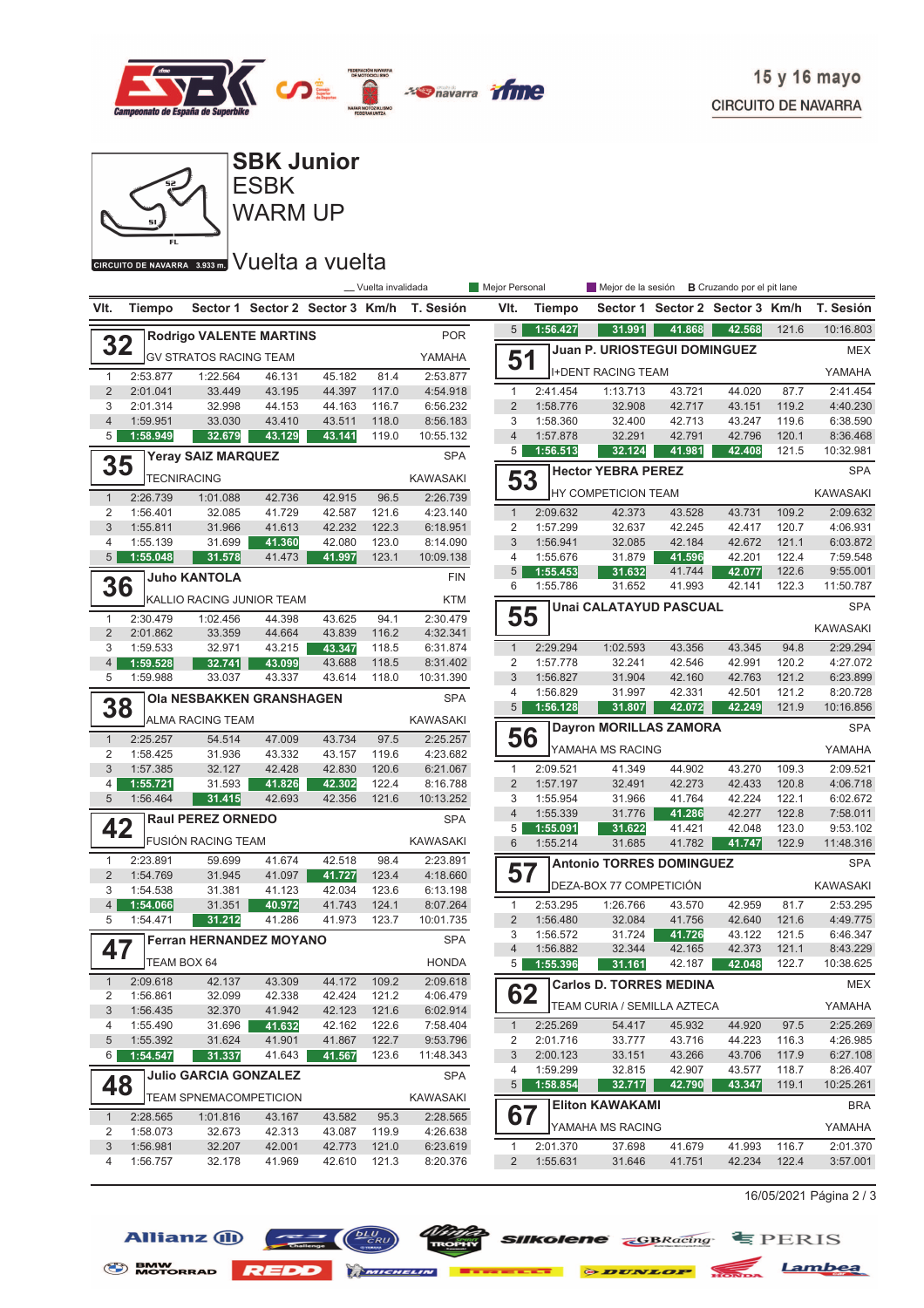



**SBK Junior**

### **CIRCUITO DE NAVARRA** 3.938mm Vuelta a vuelta

|                                  |                      |                                     |                                 |                  | _ Vuelta invalidada |                      | Mejor Personal                 |          | Mejor de la sesión <b>B</b> Cruzando por el pit lane |                  |                                 |                |                      |
|----------------------------------|----------------------|-------------------------------------|---------------------------------|------------------|---------------------|----------------------|--------------------------------|----------|------------------------------------------------------|------------------|---------------------------------|----------------|----------------------|
| VIt.                             | <b>Tiempo</b>        |                                     | Sector 1 Sector 2 Sector 3 Km/h |                  |                     | T. Sesión            | VIt.                           | Tiempo   |                                                      |                  | Sector 1 Sector 2 Sector 3 Km/h |                | T. Sesión            |
| 3                                | 1:53.991             | 31.259                              | 40.860                          | 41.872           | 124.2               | 5:50.992             |                                |          | <b>Hector DOMINGUEZ VILLARRUBIA</b>                  |                  |                                 |                | <b>SPA</b>           |
| $\overline{4}$<br>5              | 1:53.992<br>1:53.575 | 31.347<br>31.089                    | 40.734<br>40.907                | 41.911           | 124.2<br>124.7      | 7:44.984<br>9:38.559 | 84                             |          | <b>I+DENT RACING TEAM</b>                            |                  |                                 |                | YAMAHA               |
| $6\phantom{1}$                   | 1:53.683             | 30.800                              | 41.484                          | 41.579<br>41.399 | 124.5               | 11:32.242            |                                | 2:49.074 | 1:21.085                                             | 43.777           | 44.212                          | 83.7           | 2:49.074             |
|                                  |                      |                                     |                                 |                  |                     | <b>POR</b>           | $\mathbf{1}$<br>2              | 2:00.421 | 33.728                                               | 43.116           | 43.577                          | 117.6          | 4:49.495             |
| 70                               |                      | <b>Miguel S. VENANCIO DUARTE</b>    |                                 |                  |                     |                      | 3                              | 1:59.655 | 33.549                                               | 42.799           | 43.307                          | 118.3          | 6:49.150             |
|                                  |                      | YAMAHA MS RACING                    |                                 |                  |                     | YAMAHA               | $\overline{4}$                 | 1:59.790 | 32.533                                               | 43.876           | 43.381                          | 118.2          | 8:48.940             |
| $\mathbf{1}$                     | 2:15.390             | 39.893                              | 51.146                          | 44.351           | 104.6               | 2:15.390             | 5                              | 1:58.634 | 32.662                                               | 42.851           | 43.121                          | 119.3          | 10:47.574            |
| 2                                | 2:00.567             | 33.130                              | 43.944                          | 43.493           | 117.4               | 4:15.957             |                                |          | <b>Marcos LOPEZ NIETO</b>                            |                  |                                 |                | <b>SPA</b>           |
| 3<br>$\overline{4}$              | 1:59.324<br>1:59.139 | 32.306<br>32.433                    | 43.657                          | 43.361<br>43.444 | 118.7<br>118.8      | 6:15.281<br>8:14.420 | 85                             |          | ALMA RACING TEAM                                     |                  |                                 |                | <b>KAWASAKI</b>      |
| 5                                | 1:58.799             | 32.329                              | 43.262<br>43.393                | 43.077           | 119.2               | 10:13.219            |                                | 2:58.357 | 1:28.336                                             | 45.574           | 44.447                          |                | 2:58.357             |
|                                  |                      | Ivan BOLAÑO HERNANDEZ               |                                 |                  |                     | <b>SPA</b>           | $\mathbf{1}$<br>$\overline{c}$ | 1:59.066 | 32.096                                               | 43.862           | 43.108                          | 79.4<br>118.9  | 4:57.423             |
| 71                               |                      |                                     |                                 |                  |                     |                      | 3                              | 1:58.862 | 32.079                                               | 43.235           | 43.548                          | 119.1          | 6:56.285             |
|                                  | ER71 TEAM            |                                     |                                 |                  |                     | <b>KAWASAKI</b>      | $\overline{4}$                 | 1:58.084 | 32.353                                               | 42.810           | 42.921                          | 119.9          | 8:54.369             |
| $\mathbf{1}$                     | 2:11.815             | 43.064                              | 44.131                          | 44.620           | 107.4               | 2:11.815             | 5 <sup>1</sup>                 | 1:57.751 | 32.106                                               | 42.748           | 42.897                          | 120.2          | 10:52.120            |
| $\overline{2}$                   | 2:01.129             | 33.916                              | 43.630                          | 43.583           | 116.9               | 4:12.944             |                                |          | <b>Borja JIMENEZ VICENTE</b>                         |                  |                                 |                | <b>SPA</b>           |
| 3                                | 2:01.042             | 33.170                              | 44.018                          | 43.854<br>43.767 | 117.0               | 6:13.986<br>8:13.809 | 91                             |          | ESP SOLUTIONS MOTAP RT                               |                  |                                 |                | <b>KAWASAKI</b>      |
| $\overline{4}$<br>5 <sup>5</sup> | 1:59.823<br>1:59.250 | 32.608<br>32.872                    | 43.448<br>43.107                | 43.271           | 118.2<br>118.7      | 10:13.059            |                                | 2:12.748 |                                                      |                  |                                 |                |                      |
|                                  |                      |                                     |                                 |                  |                     |                      | $\mathbf{1}$<br>$\overline{2}$ | 1:56.017 | 46.372<br>32.363                                     | 43.436<br>41.738 | 42.940<br>41.916                | 106.7<br>122.0 | 2:12.748<br>4:08.765 |
| 72                               |                      | Yeray RUIZ RUIZ                     |                                 |                  |                     | <b>SPA</b>           | 3                              | 1:54.534 | 31.650                                               | 41.078           | 41.806                          | 123.6          | 6:03.299             |
|                                  |                      | YAMAHA MS RACING                    |                                 |                  |                     | YAMAHA               | $\overline{4}$                 | 1:54.803 | 31.525                                               | 41.170           | 42.108                          | 123.3          | 7:58.102             |
| $\mathbf{1}$                     | 2:02.063             | 38.285                              | 41.724                          | 42.054           | 116.0               | 2:02.063             | 5                              | 1:55.220 | 31.415                                               | 42.096           | 41.709                          | 122.9          | 9:53.322             |
| $\overline{2}$                   | 1:54.726             | 31.465                              | 41.151                          | 42.110           | 123.4               | 3:56.789             | 6 <sup>1</sup>                 | 1:53.640 | 31.238                                               | 41.065           | 41.337                          | 124.6          | 11:46.962            |
| 3                                | 1:54.926             | 31.649                              | 40.898                          | 42.379           | 123.2               | 5:51.715             |                                |          | <b>Facundo A. LLAMBIAS ROSAS</b>                     |                  |                                 |                | <b>URU</b>           |
| $\overline{4}$<br>5              | 1:53.179<br>1:53.985 | 31.099<br>31.364                    | 40.600<br>41.198                | 41.480<br>41.423 | 125.1<br>124.2      | 7:44.894<br>9:38.879 | 94                             |          | KAWASAKI PL RACING JUNIOR TEA                        |                  |                                 |                | <b>KAWASAKI</b>      |
| 6                                | 1:53.256             | 30.963                              | 40.815                          | 41.478           | 125.0               | 11:32.135            | $\mathbf{1}$                   | 3:03.321 | 1:20.664                                             | 54.416           | 48.241                          | 77.2           | 3:03.321             |
|                                  |                      | <b>Juan Antonio CONESA BENITO</b>   |                                 |                  |                     | <b>SPA</b>           | $\overline{2}$                 | 1:57.631 | 31.750                                               | 41.831           | 44.050                          | 120.4          | 5:00.952             |
| $7\overline{4}$                  |                      |                                     |                                 |                  |                     |                      | 3                              | 1:55.161 | 31.657                                               | 41.554           | 41.950                          | 122.9          | 6:56.113             |
|                                  |                      | HONDA TEAM LAGLISSE                 |                                 |                  |                     |                      | $\overline{4}$                 | 1:53.836 | 31.048                                               | 41.038           | 41.750                          | 124.4          | 8:49.949             |
| $\mathbf{1}$                     | 2:55.330             | 1:30.053                            | 42.725                          | 42.552           | 80.8                | 2:55.330             | 5                              | 2:03.634 | 39.490                                               | 42.090           | 42.054                          | 114.5          | 10:53.583            |
| 2                                | 1:56.263             | 32.354                              | 42.145                          | 41.764           | 121.8               | 4:51.593             |                                |          | <b>Daniel MOGEDA VENDRELLS</b>                       |                  |                                 |                | <b>SPA</b>           |
| 3<br>$\overline{4}$              | 1:57.721<br>1:54.299 | 32.092<br>31.152                    | 43.110<br>40.919                | 42.519<br>42.228 | 120.3<br>123.9      | 6:49.314<br>8:43.613 | 98                             |          | ESP SOLUTIONS MOTAP RT                               |                  |                                 |                | <b>KAWASAKI</b>      |
| 5                                | 1:55.092             | 30.956                              | 42.270                          | 41.866           | 123.0               | 10:38.705            | $\mathbf{1}$                   | 2:12.907 | 45.316                                               | 44.737           | 42.854                          | 106.5          | 2:12.907             |
|                                  |                      | <b>Juan E. RIVERA COLORADO</b>      |                                 |                  |                     | COL                  | 2                              | 1:56.221 | 32.298                                               | 41.819           | 42.104                          | 121.8          | 4:09.128             |
| 81                               |                      |                                     |                                 |                  |                     |                      | 3                              | 1:54.989 | 31.390                                               | 41.658           | 41.941                          | 123.1          | 6:04.117             |
|                                  |                      | <b>AUSTIN RACING VHC LIQUI MOLY</b> |                                 |                  |                     | KAWASAKI             | $\overline{4}$                 | 1:54.533 | 31.440                                               | 41.248           | 41.845                          | 123.6          | 7:58.650             |
| $\mathbf{1}$                     | 3:03.149             | 1:21.952                            | 53.478                          | 47.719           | 77.3                | 3:03.149             | 5                              | 1:55.312 | 31.231                                               | 42.236           | 41.845                          | 122.8          | 9:53.962             |
| 2                                | 1:56.855             | 32.400                              | 41.559                          | 42.896           | 121.2               | 5:00.004             | 6                              | 1:54.114 | 30.911                                               | 41.455           | 41.748                          | 124.1          | 11:48.076            |
| 3<br>4                           | 1:56.118<br>1:55.133 | 32.325<br>31.877                    | 41.368<br>41.344                | 42.425<br>41.912 | 121.9<br>123.0      | 6:56.122<br>8:51.255 |                                |          |                                                      |                  |                                 |                |                      |
| 5                                | 2:02.683             | 38.444                              | 41.993                          | 42.246           | 115.4               | 10:53.938            |                                |          |                                                      |                  |                                 |                |                      |
|                                  |                      | Meikon Yuji KAWAKAMI                |                                 |                  |                     | <b>BRA</b>           |                                |          |                                                      |                  |                                 |                |                      |
| 83                               |                      |                                     |                                 |                  |                     |                      |                                |          |                                                      |                  |                                 |                |                      |
|                                  |                      | YAMAHA MS RACING                    |                                 |                  |                     | YAMAHA               |                                |          |                                                      |                  |                                 |                |                      |
| $\mathbf{1}$                     | 2:00.835             | 37.428                              | 41.131                          | 42.276           | 117.2               | 2:00.835             |                                |          |                                                      |                  |                                 |                |                      |
| $\overline{2}$<br>3              | 1:58.101<br>1:54.199 | 31.774<br>31.706                    | 43.881<br>40.841                | 42.446<br>41.652 | 119.9<br>124.0      | 3:58.936<br>5:53.135 |                                |          |                                                      |                  |                                 |                |                      |
| 4                                | 1:53.240             | 31.252                              | 40.661                          | 41.327           | 125.0               | 7:46.375             |                                |          |                                                      |                  |                                 |                |                      |
| 5                                | 1:53.363             | 31.272                              | 40.623                          | 41.468           | 124.9               | 9:39.738             |                                |          |                                                      |                  |                                 |                |                      |
| 6 <sup>1</sup>                   | 1:52.780             | 31.096                              | 40.556                          | 41.128           | 125.5               | 11:32.518            |                                |          |                                                      |                  |                                 |                |                      |

16/05/2021 Página 3 / 3

Allianz (1)

**SIIKolene GBRacing** EPERIS